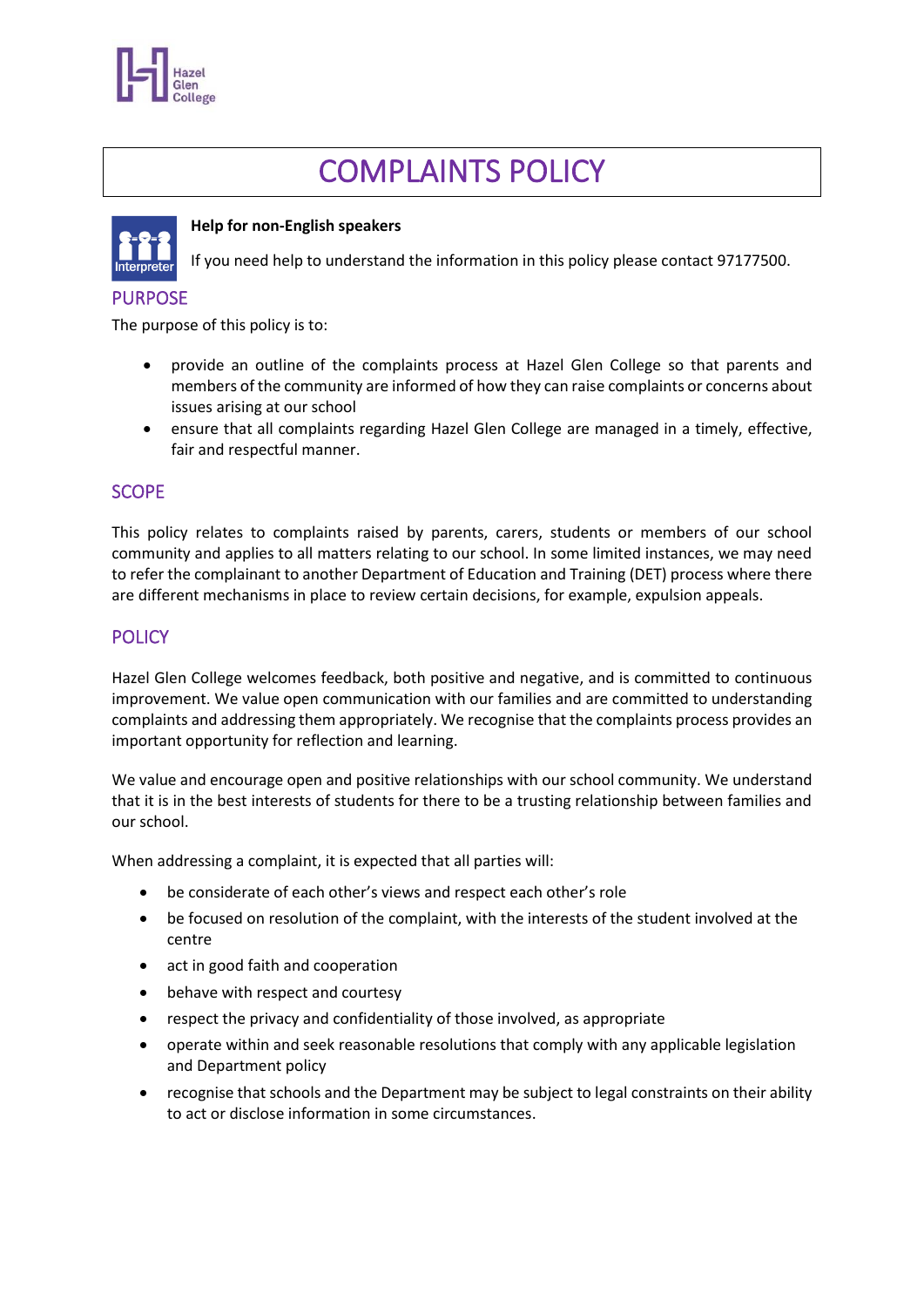## Preparation for raising a concern or complaint

Hazel Glen College encourages parents, carers or members of the community who may wish to submit a complaint to:

- carefully consider the issues you would like to discuss
- remember you may not have all the facts relating to the issues that you want to raise
- think about how the matter could be resolved
- be informed by checking the policies and guidelines set by the Department and Hazel Glen College (see "Further Information and Resources" section below).

#### Support person

You are welcome to have a support person to assist you in raising a complaint with our school. Please advise us if you wish to have a support person to assist you, and provide their name, contact details, and their relationship to you.

#### Complaints process

Hazel Glen College is always happy to discuss with parents/carers and community members any concerns that they may have. Concerns in the first instance should be directed to your child's home group/classroom teacher. Where possible, school staff will work with you to ensure that your concerns are appropriately addressed.

Where concerns cannot be resolved in this way, parents or community members may wish to make a formal complaint to the Sub School Principal or Assistant Principal, noting that formal complaints should be directed to a member of the school's leadership team.

If you would like to make a formal complaint, in most cases, depending on the nature of the complaint raised, our school will first seek to understand the issues and will then convene a resolution meeting with the aim of resolving the complaint together. The following process will apply:

- **1. Complaint received:** Please either email, telephone or arrange a meeting through the front office with the Sub School Assistant Principal or Area Principal, to outline your complaint so that we can fully understand what the issues are. We can discuss your complaint in a way that is convenient for you, whether in writing, in person or over the phone.
- **2. Information gathering:** Depending on the issues raised in the complaint, the Area Principal, Assistant Principal or nominee may need to gather further information to properly understand the situation. This process may also involve speaking to others to obtain details about the situation or the concerns raised.
- **3. Response:** Where possible, a resolution meeting will be arranged with the Sub School Assistant Principal/Area Principal to discuss the complaint with the objective of reaching a resolution satisfactory to all parties. If after the resolution meeting we are unable to resolve the complaint together, we will work with you to produce a written summary of the complaint in the event you would like to take further action about it. In some circumstances, the Principal may determine that a resolution meeting would not be appropriate. In this situation, a response to the complaint will be provided in writing.
- **4. Timelines:** Hazel Glen College will acknowledge receipt of your complaint as soon as possible (usually within two school days) and will seek to resolve complaints in a timely manner.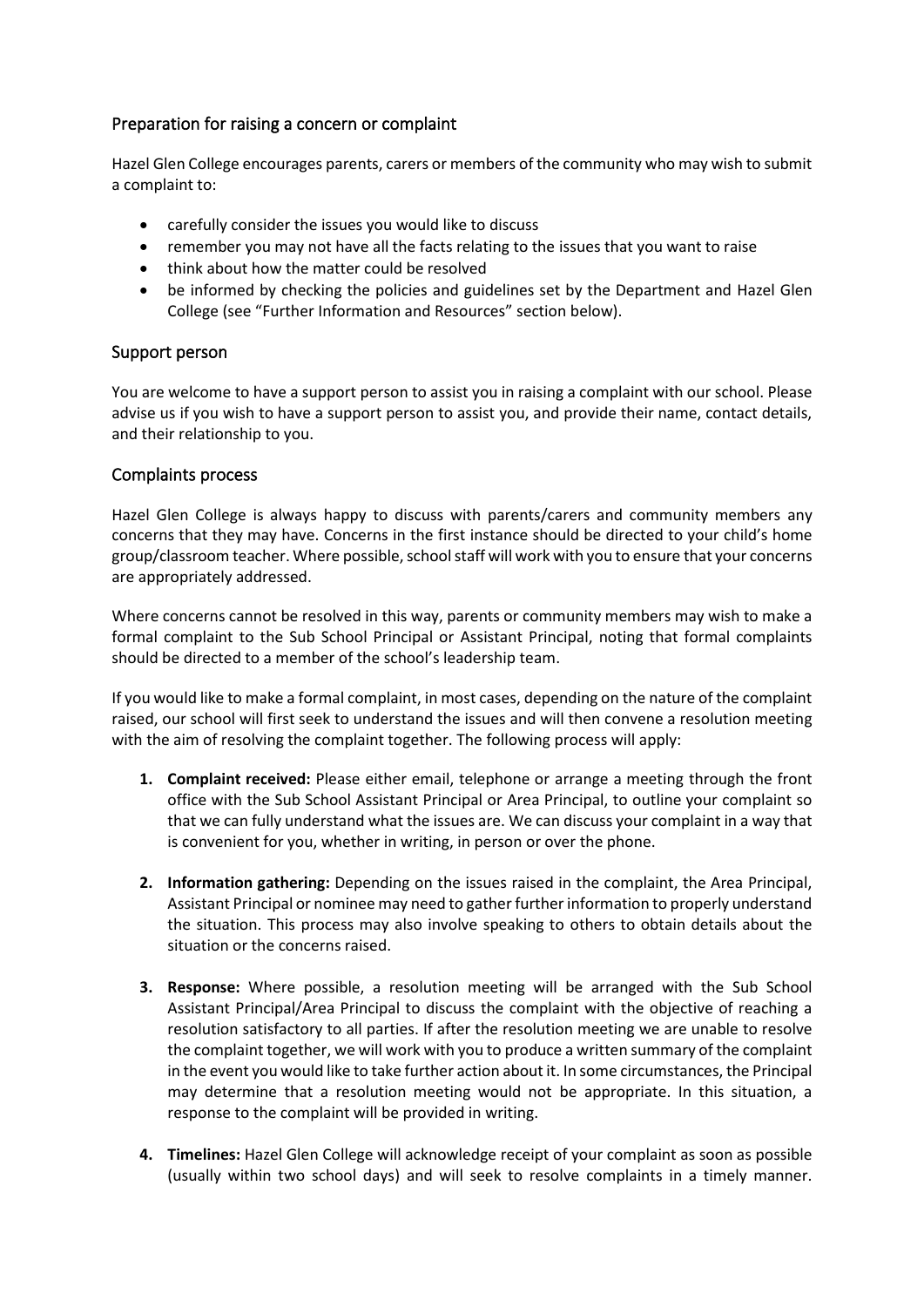Depending on the complexity of the complaint, Hazel Glen College may need some time to gather enough information to fully understand the circumstances of your complaint. We will endeavour to complete any necessary information gathering and hold a resolution meeting where appropriate within 10 working days of the complaint being raised. In situations where further time is required, Hazel Glen College will consult with you and discuss any interim solutions to the dispute that can be put in place.

Please note that unreasonable conduct (e.g. vexatious complaints) may need to be managed differently to the procedures in this policy.

#### **Resolution**

Where appropriate, Hazel Glen College may seek to resolve a complaint by:

- an apology or expression of regret
- a change of decision
- a change of policy, procedure or practice
- offering the opportunity for student counselling or other support
- other actions consistent with school values that are intended to support the student, parent and school relationship, engagement, and participation in the school community.

In some circumstances, Hazel Glen College may also ask you to attend a meeting with an independent third party, or participate in a mediation with an accredited mediator to assist in the resolution of the dispute.

#### **Escalation**

If you are not satisfied that your complaint has been resolved by the school, or if your complaint is about the Principal and you do not want to raise it directly with them, then the complaint should be referred to the North Western Region by contacting the Community Liasion Officer via email [nwvr@education.vic.gov.au.](mailto:nwvr@education.vic.gov.au)

Hazel Glen College may also refer a complaint to DET North Western Region if we believe that we have done all we can to address the complaint.

For more information about the Department's parent complaints process, including the role of the Regional Office, please see: [Raise a complaint or concern about your school.](https://www.vic.gov.au/raise-complaint-or-concern-about-your-school#speaking-to-your-school)

#### **COMMUNICATION**

This policy will be communicated to our school community in the following ways:

- available publicly on school website
- included in staff induction processes
- discussed at parent information nights/sessions
- discussed at student forums/through communication tools
- hard copy available from school administration upon request.